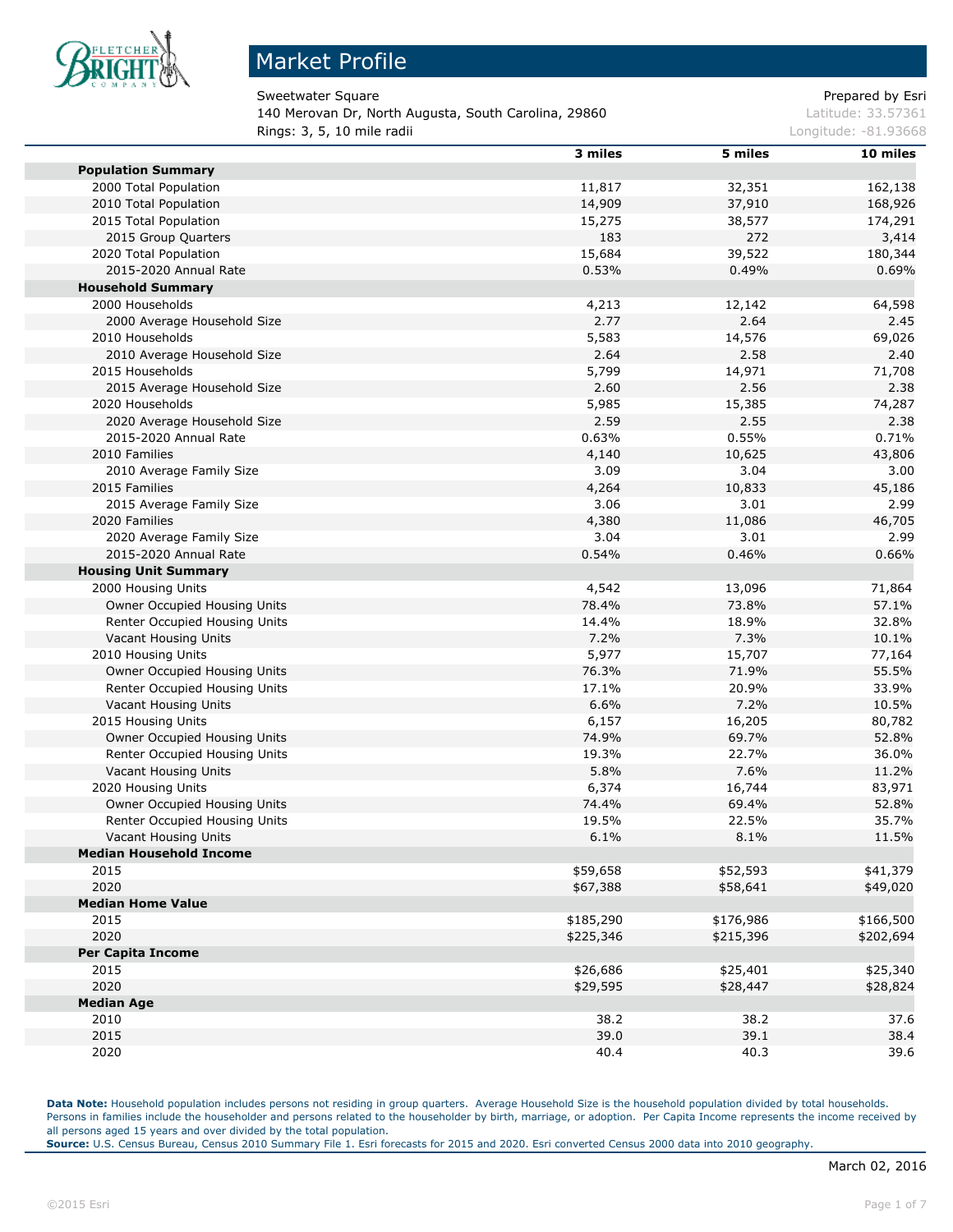

## Market Profile

Sweetwater Square **Prepared by Esri** Prepared by Esri

140 Merovan Dr, North Augusta, South Carolina, 29860 Latitude: 33.57361 **Rings: 3, 5, 10 mile radii Longitude: -81.93668 Longitude: -81.93668** 

|                                            | 3 miles   | 5 miles   | 10 miles  |
|--------------------------------------------|-----------|-----------|-----------|
| 2015 Households by Income                  |           |           |           |
| Household Income Base                      | 5,799     | 14,971    | 71,708    |
| $<$ \$15,000                               | 14.9%     | 14.5%     | 19.8%     |
| $$15,000 - $24,999$                        | 8.2%      | 10.2%     | 12.3%     |
| \$25,000 - \$34,999                        | 7.1%      | 9.6%      | 11.3%     |
| \$35,000 - \$49,999                        | 10.9%     | 13.0%     | 13.1%     |
| \$50,000 - \$74,999                        | 18.3%     | 18.4%     | 15.7%     |
| \$75,000 - \$99,999                        | 15.3%     | 13.3%     | 10.7%     |
| $$100,000 - $149,999$                      | 20.7%     | 15.9%     | 10.6%     |
| \$150,000 - \$199,999                      | 2.6%      | 3.2%      | 3.2%      |
| $$200,000+$                                | 1.9%      | 1.9%      | 3.3%      |
| Average Household Income                   | \$69,948  | \$65,350  | \$61,075  |
| 2020 Households by Income                  |           |           |           |
| Household Income Base                      | 5,985     | 15,385    | 74,287    |
| $<$ \$15,000                               | 13.5%     | 13.2%     | 18.7%     |
| $$15,000 - $24,999$                        | 5.9%      | 7.4%      | 9.4%      |
| \$25,000 - \$34,999                        | 5.6%      | 7.8%      | 9.6%      |
| \$35,000 - \$49,999                        | 10.2%     | 12.8%     | 12.9%     |
| \$50,000 - \$74,999                        | 19.2%     | 19.8%     | 16.5%     |
| \$75,000 - \$99,999                        | 17.1%     | 15.5%     | 12.9%     |
| $$100,000 - $149,999$                      | 23.2%     | 17.1%     | 12.3%     |
| \$150,000 - \$199,999                      | 3.3%      | 4.2%      | 3.9%      |
| $$200,000+$                                | 2.0%      | 2.1%      | 3.7%      |
| Average Household Income                   | \$77,165  | \$72,982  | \$69,431  |
| 2015 Owner Occupied Housing Units by Value |           |           |           |
| Total                                      | 4,612     | 11,294    | 42,617    |
| $<$ \$50,000                               | 10.6%     | 9.6%      | 10.7%     |
| \$50,000 - \$99,999                        | 10.8%     | 12.2%     | 15.7%     |
| $$100,000 - $149,999$                      | 17.3%     | 18.4%     | 18.0%     |
| \$150,000 - \$199,999                      | 16.1%     | 18.2%     | 16.9%     |
| \$200,000 - \$249,999                      | 15.3%     | 14.0%     | 11.5%     |
| \$250,000 - \$299,999                      | 11.5%     | 10.0%     | 7.9%      |
| \$300,000 - \$399,999                      | 10.0%     | 9.3%      | 8.4%      |
| \$400,000 - \$499,999                      | 4.9%      | 4.4%      | 4.3%      |
| \$500,000 - \$749,999                      | 2.8%      | 2.8%      | 4.2%      |
| \$750,000 - \$999,999                      | 0.2%      | 0.5%      | 1.1%      |
| $$1,000,000 +$                             | 0.6%      | 0.7%      | 1.3%      |
| Average Home Value                         | \$210,098 | \$207,970 | \$214,635 |
| 2020 Owner Occupied Housing Units by Value |           |           |           |
| Total                                      | 4,740     | 11,614    | 44,318    |
| $<$ \$50,000                               | 6.7%      | 6.1%      | 7.8%      |
| \$50,000 - \$99,999                        | 6.9%      | 7.9%      | 11.1%     |
| $$100,000 - $149,999$                      | 11.5%     | 12.4%     | 13.4%     |
| \$150,000 - \$199,999                      | 14.8%     | 17.8%     | 16.8%     |
| \$200,000 - \$249,999                      | 19.8%     | 18.8%     | 15.2%     |
| \$250,000 - \$299,999                      | 15.8%     | 14.0%     | 10.7%     |
| \$300,000 - \$399,999                      | 13.4%     | 12.1%     | 10.0%     |
| \$400,000 - \$499,999                      | 6.2%      | 5.3%      | 4.9%      |
| \$500,000 - \$749,999                      | 3.4%      | 3.7%      | 5.6%      |
| \$750,000 - \$999,999                      | 0.4%      | 1.0%      | 2.3%      |
| $$1,000,000 +$                             | 1.0%      | 1.0%      | 2.1%      |
| Average Home Value                         | \$247,141 | \$244,716 | \$258,024 |
|                                            |           |           |           |

Data Note: Income represents the preceding year, expressed in current dollars. Household income includes wage and salary earnings, interest dividends, net rents, pensions, SSI and welfare payments, child support, and alimony. **Source:** U.S. Census Bureau, Census 2010 Summary File 1. Esri forecasts for 2015 and 2020. Esri converted Census 2000 data into 2010 geography.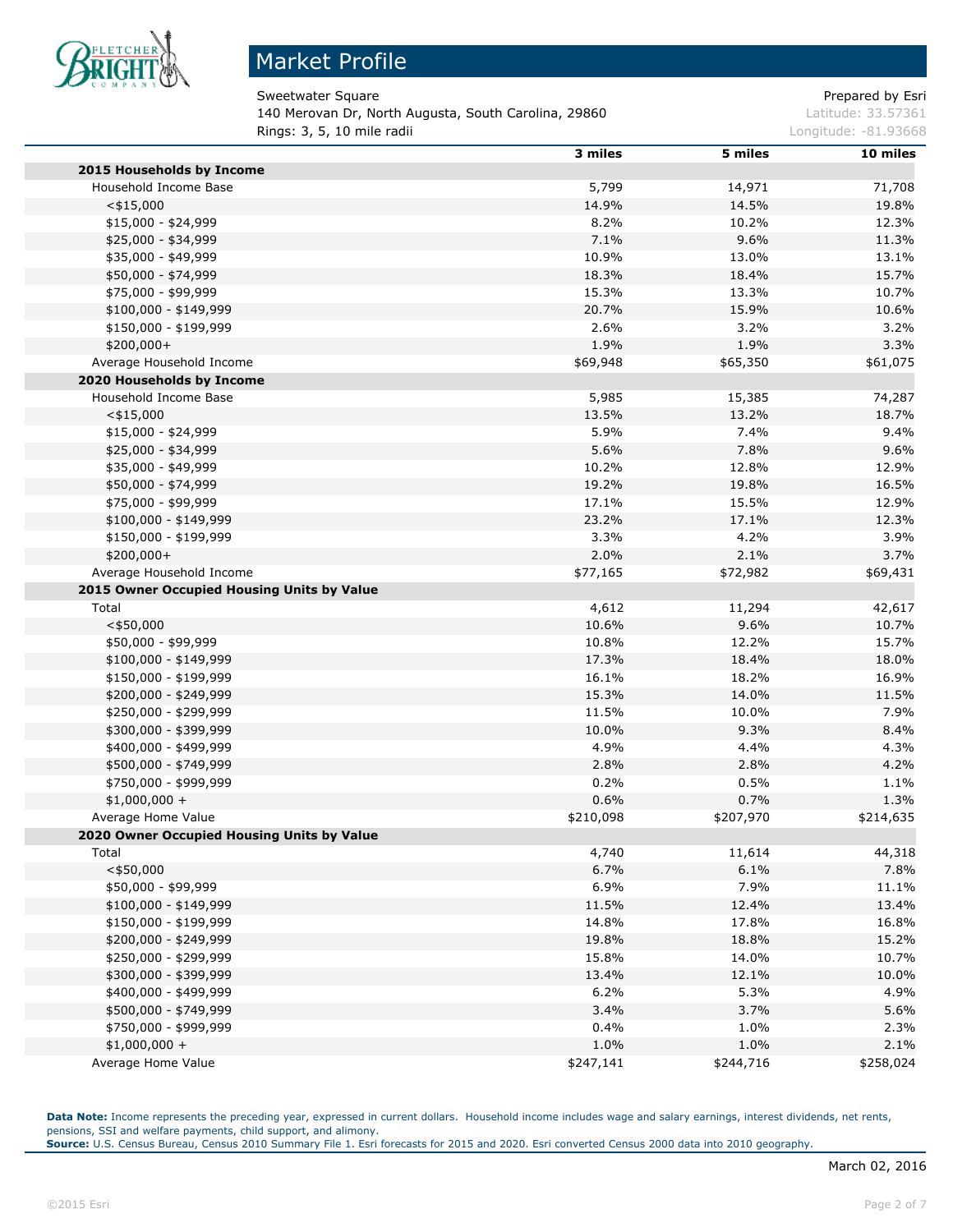

# Market Profile

Sweetwater Square **Prepared by Estimate Square** Prepared by Esri 140 Merovan Dr, North Augusta, South Carolina, 29860 Latitude: 33.57361 **Rings: 3, 5, 10 mile radii Longitude: -81.93668** Longitude: -81.93668

|                        | 3 miles | 5 miles | 10 miles |
|------------------------|---------|---------|----------|
| 2010 Population by Age |         |         |          |
| Total                  | 14,907  | 37,907  | 168,925  |
| $0 - 4$                | 6.6%    | 6.8%    | 6.7%     |
| $5 - 9$                | 6.8%    | 6.8%    | 6.4%     |
| $10 - 14$              | 7.3%    | 6.9%    | 6.1%     |
| $15 - 24$              | 12.4%   | 12.7%   | 14.0%    |
| $25 - 34$              | 12.7%   | 12.7%   | 13.7%    |
| $35 - 44$              | 13.8%   | 13.1%   | 12.2%    |
| $45 - 54$              | 15.6%   | 15.2%   | 14.5%    |
| $55 - 64$              | 12.0%   | 12.3%   | 12.6%    |
| $65 - 74$              | 7.1%    | 7.8%    | 7.5%     |
| $75 - 84$              | 4.0%    | 4.2%    | 4.6%     |
| $85 +$                 | 1.7%    | 1.5%    | 1.7%     |
| $18 +$                 | 74.9%   | 75.1%   | 76.8%    |
| 2015 Population by Age |         |         |          |
| Total                  | 15,275  | 38,576  | 174,290  |
| $0 - 4$                | 6.2%    | 6.4%    | 6.4%     |
| $5 - 9$                | 6.7%    | 6.8%    | 6.4%     |
| $10 - 14$              | 6.6%    | 6.7%    | 6.2%     |
| $15 - 24$              | 11.8%   | 11.8%   | 12.6%    |
| $25 - 34$              | 13.4%   | 13.1%   | 14.4%    |
| $35 - 44$              | 13.0%   | 12.6%   | 11.9%    |
| $45 - 54$              | 14.4%   | 13.9%   | 13.0%    |
| $55 - 64$              | 13.3%   | 13.6%   | 13.5%    |
| $65 - 74$              | 8.7%    | 9.1%    | 9.2%     |
| 75 - 84                | 4.1%    | 4.3%    | 4.6%     |
| $85 +$                 | 1.8%    | 1.7%    | 1.9%     |
| $18 +$                 | 76.7%   | 76.5%   | 77.7%    |
| 2020 Population by Age |         |         |          |
| Total                  | 15,686  | 39,522  | 180,344  |
| $0 - 4$                | 5.9%    | 6.0%    | 6.2%     |
| $5 - 9$                | 6.3%    | 6.5%    | 6.1%     |
| $10 - 14$              | 7.0%    | 7.1%    | 6.3%     |
| $15 - 24$              | 10.5%   | 10.7%   | 11.9%    |
| $25 - 34$              | 12.1%   | 12.1%   | 13.4%    |
| $35 - 44$              | 14.4%   | 13.8%   | 12.8%    |
| 45 - 54                | 12.9%   | 12.4%   | 11.9%    |
| $55 - 64$              | 14.1%   | 14.0%   | 13.5%    |
| $65 - 74$              | 10.1%   | 10.5%   | 10.7%    |
| 75 - 84                | 4.8%    | 5.2%    | 5.3%     |
| $85 +$                 | 2.0%    | 1.8%    | 2.0%     |
| $18 +$                 | 77.1%   | 76.6%   | 77.9%    |
| 2010 Population by Sex |         |         |          |
| Males                  | 7,195   | 18,281  | 81,157   |
| Females                | 7,714   | 19,629  | 87,769   |
| 2015 Population by Sex |         |         |          |
| Males                  | 7,399   | 18,687  | 84,123   |
| Females                | 7,877   | 19,889  | 90,168   |
| 2020 Population by Sex |         |         |          |
| Males                  | 7,622   | 19,223  | 87,296   |
| Females                | 8,062   | 20,299  | 93,048   |
|                        |         |         |          |

**Source:** U.S. Census Bureau, Census 2010 Summary File 1. Esri forecasts for 2015 and 2020. Esri converted Census 2000 data into 2010 geography.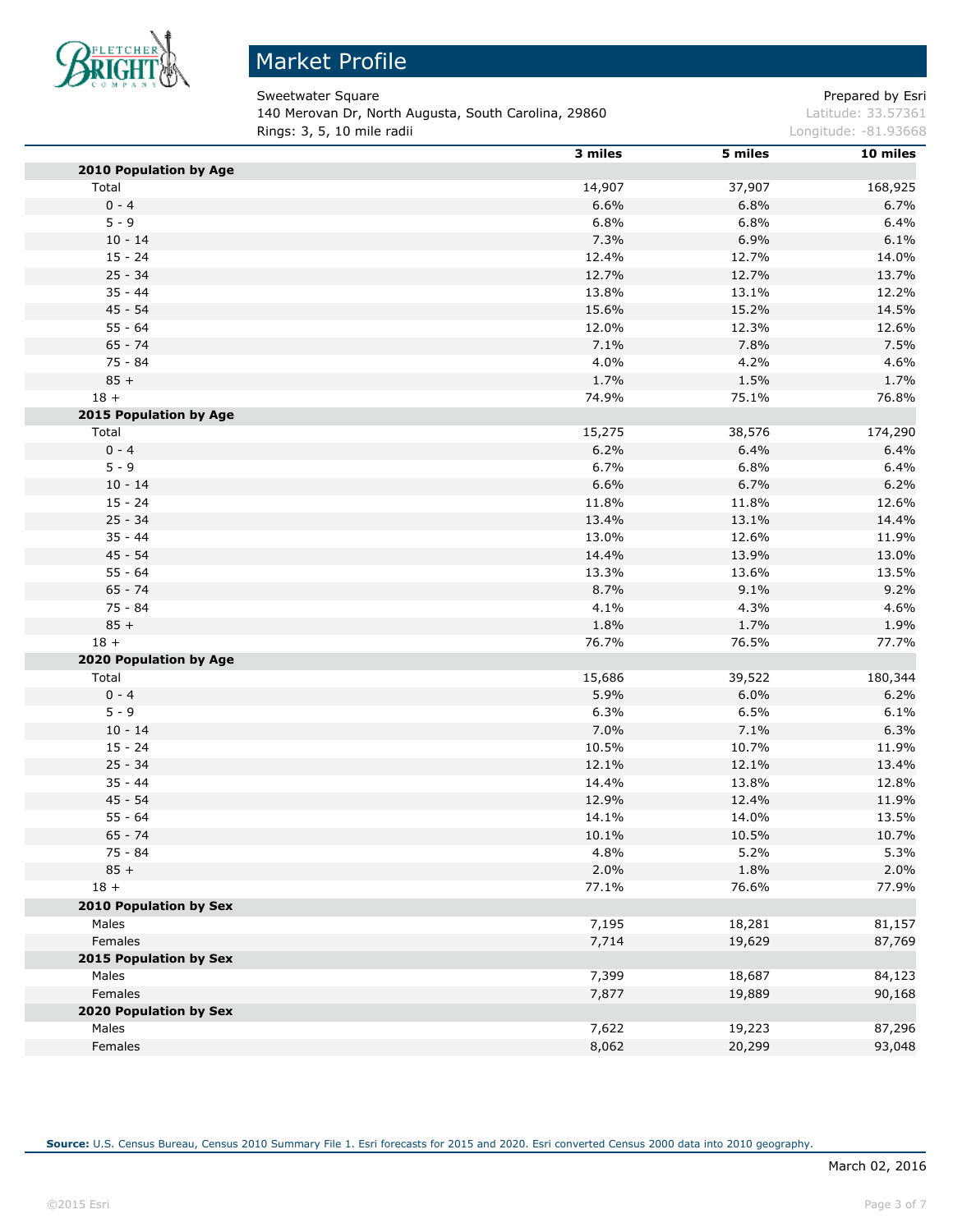

## Market Profile

Sweetwater Square **Prepared by Esri** Prepared by Esri 140 Merovan Dr, North Augusta, South Carolina, 29860 Latitude: 33.57361 **Rings: 3, 5, 10 mile radii Longitude: -81.93668 Longitude: -81.93668** 

|                                                    | 3 miles | 5 miles | 10 miles |
|----------------------------------------------------|---------|---------|----------|
| 2010 Population by Race/Ethnicity                  |         |         |          |
| Total                                              | 14,909  | 37,910  | 168,925  |
| White Alone                                        | 75.9%   | 73.2%   | 61.7%    |
| <b>Black Alone</b>                                 | 19.6%   | 21.6%   | 31.5%    |
| American Indian Alone                              | 0.3%    | 0.3%    | 0.3%     |
| Asian Alone                                        | 0.9%    | 0.7%    | 2.3%     |
| Pacific Islander Alone                             | 0.0%    | 0.0%    | 0.1%     |
| Some Other Race Alone                              | 1.9%    | 2.5%    | 2.0%     |
| Two or More Races                                  | 1.4%    | 1.7%    | 2.0%     |
| Hispanic Origin                                    | 3.4%    | 4.1%    | 4.2%     |
| Diversity Index                                    | 42.5    | 46.3    | 55.8     |
| 2015 Population by Race/Ethnicity                  |         |         |          |
| Total                                              | 15,275  | 38,576  | 174,291  |
| White Alone                                        | 74.9%   | 72.1%   | 60.5%    |
| <b>Black Alone</b>                                 | 20.1%   | 22.0%   | 31.8%    |
| American Indian Alone                              | 0.3%    | 0.3%    | 0.3%     |
| Asian Alone                                        | 1.0%    | 0.8%    | 2.5%     |
| Pacific Islander Alone                             | 0.1%    | 0.1%    | 0.1%     |
| Some Other Race Alone                              | 2.1%    | 2.7%    | 2.3%     |
| Two or More Races                                  | 1.6%    | 2.0%    | 2.4%     |
| Hispanic Origin                                    | 3.7%    | 4.5%    | 4.9%     |
| Diversity Index                                    | 44.2    | 48.0    | 57.6     |
| 2020 Population by Race/Ethnicity                  |         |         |          |
| Total                                              | 15,684  | 39,521  | 180,344  |
| White Alone                                        | 74.0%   | 71.2%   | 59.2%    |
| <b>Black Alone</b>                                 | 20.5%   | 22.3%   | 32.1%    |
| American Indian Alone                              | 0.3%    | 0.3%    | 0.3%     |
| Asian Alone                                        | 1.1%    | 0.9%    | 2.8%     |
| Pacific Islander Alone                             | 0.1%    | 0.1%    | 0.1%     |
| Some Other Race Alone                              | 2.2%    | 2.9%    | 2.6%     |
| Two or More Races                                  | 1.9%    | 2.3%    | 2.8%     |
| Hispanic Origin                                    | 4.1%    | 5.0%    | 5.6%     |
| Diversity Index                                    | 45.8    | 49.6    | 59.4     |
| 2010 Population by Relationship and Household Type |         |         |          |
| Total                                              | 14,909  | 37,910  | 168,926  |
| In Households                                      | 98.8%   | 99.3%   | 98.0%    |
| In Family Households                               | 87.4%   | 87.0%   | 79.9%    |
| Householder                                        | 27.9%   | 28.0%   | 26.0%    |
| Spouse                                             | 21.1%   | 20.7%   | 17.3%    |
| Child                                              | 33.1%   | 33.0%   | 30.7%    |
| Other relative                                     | 3.7%    | 3.4%    | 3.8%     |
| Nonrelative                                        | 1.6%    | 1.9%    | 2.1%     |
| In Nonfamily Households                            | 11.3%   | 12.2%   | 18.1%    |
| In Group Quarters                                  | 1.2%    | 0.7%    | 2.0%     |
| Institutionalized Population                       | 1.1%    | 0.6%    | 1.0%     |
| Noninstitutionalized Population                    | 0.1%    | 0.1%    | 1.0%     |
|                                                    |         |         |          |

Data Note: Persons of Hispanic Origin may be of any race. The Diversity Index measures the probability that two people from the same area will be from different race/ ethnic groups. **Source:** U.S. Census Bureau, Census 2010 Summary File 1. Esri forecasts for 2015 and 2020. Esri converted Census 2000 data into 2010 geography.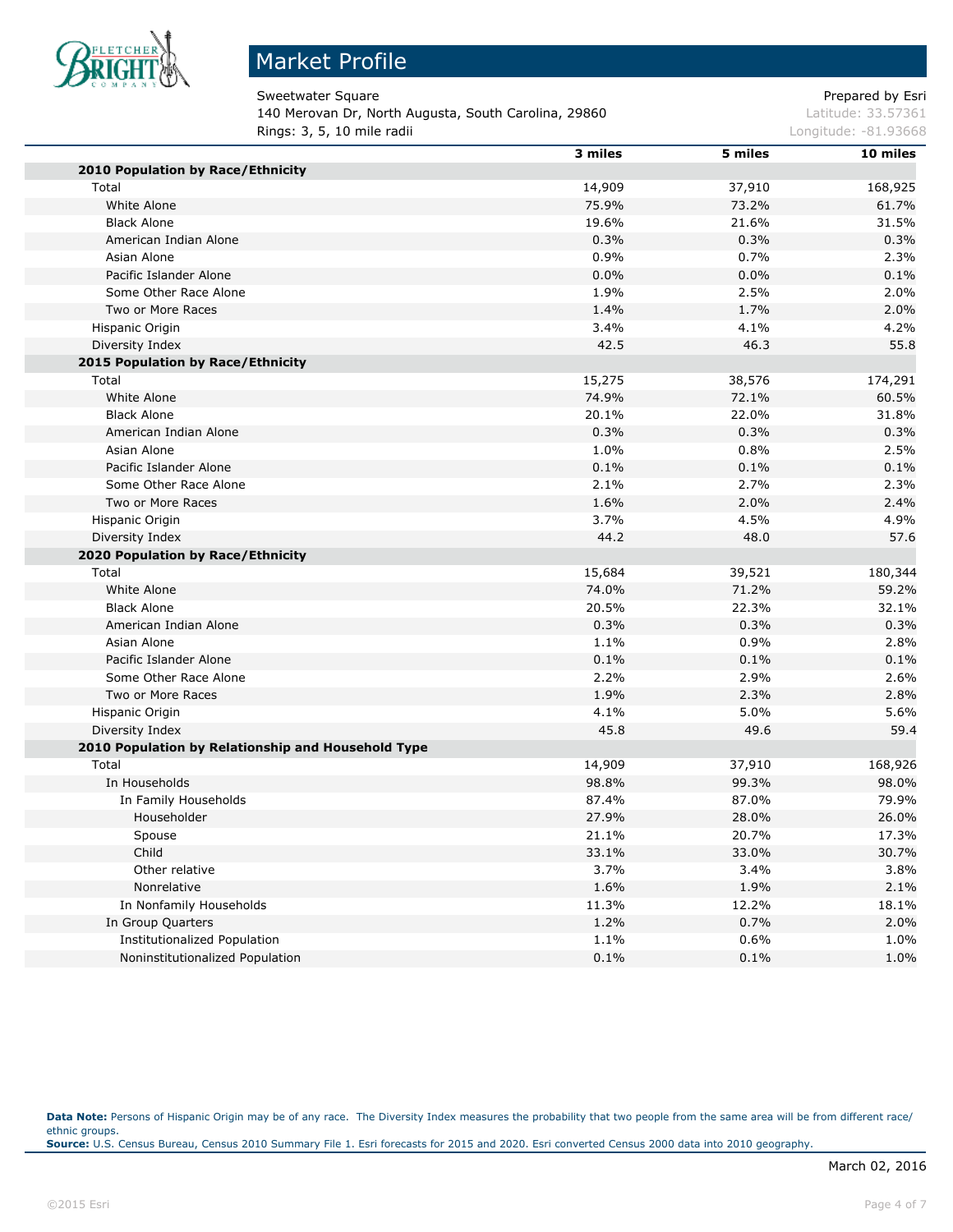

# Market Profile

Sweetwater Square **Prepared by Esri** Prepared by Esri 140 Merovan Dr, North Augusta, South Carolina, 29860 Latitude: 33.57361 **Rings: 3, 5, 10 mile radii Longitude: -81.93668 Longitude: -81.93668** 

|                                               | 3 miles | 5 miles | 10 miles |
|-----------------------------------------------|---------|---------|----------|
| 2015 Population 25+ by Educational Attainment |         |         |          |
| Total                                         | 10,483  | 26,387  | 119,413  |
| Less than 9th Grade                           | 6.1%    | 4.9%    | 5.0%     |
| 9th - 12th Grade, No Diploma                  | 7.0%    | 6.6%    | 8.6%     |
| High School Graduate                          | 23.5%   | 25.1%   | 23.1%    |
| GED/Alternative Credential                    | 4.7%    | 4.6%    | 5.1%     |
| Some College, No Degree                       | 22.8%   | 23.4%   | 20.8%    |
| Associate Degree                              | 8.3%    | 8.7%    | 8.1%     |
| Bachelor's Degree                             | 18.4%   | 17.2%   | 17.3%    |
| Graduate/Professional Degree                  | 9.2%    | 9.7%    | 11.9%    |
| 2015 Population 15+ by Marital Status         |         |         |          |
| Total                                         | 12,281  | 30,922  | 141,325  |
| <b>Never Married</b>                          | 29.8%   | 29.3%   | 34.8%    |
| Married                                       | 52.3%   | 51.3%   | 45.2%    |
| Widowed                                       | 7.1%    | 7.0%    | 6.6%     |
| Divorced                                      | 10.9%   | 12.4%   | 13.5%    |
| 2015 Civilian Population 16+ in Labor Force   |         |         |          |
| Civilian Employed                             | 94.4%   | 93.6%   | 90.7%    |
| Civilian Unemployed                           | 5.6%    | 6.4%    | 9.3%     |
| 2015 Employed Population 16+ by Industry      |         |         |          |
| Total                                         | 6,750   | 16,581  | 71,414   |
| Agriculture/Mining                            | 0.3%    | 0.4%    | 0.5%     |
| Construction                                  | 5.1%    | 5.5%    | 5.4%     |
| Manufacturing                                 | 13.6%   | 13.6%   | 11.5%    |
| <b>Wholesale Trade</b>                        | 1.3%    | 1.9%    | 1.8%     |
| <b>Retail Trade</b>                           | 10.7%   | 9.6%    | 11.7%    |
| Transportation/Utilities                      | 6.3%    | 6.7%    | 5.1%     |
| Information                                   | 0.2%    | 1.0%    | 1.8%     |
| Finance/Insurance/Real Estate                 | 5.6%    | 4.9%    | 4.9%     |
| <b>Services</b>                               | 51.9%   | 51.1%   | 52.4%    |
| <b>Public Administration</b>                  | 5.0%    | 5.4%    | 4.9%     |
| 2015 Employed Population 16+ by Occupation    |         |         |          |
| Total                                         | 6,751   | 16,579  | 71,415   |
| <b>White Collar</b>                           | 62.7%   | 61.0%   | 59.6%    |
| Management/Business/Financial                 | 12.7%   | 12.0%   | 11.3%    |
| Professional                                  | 25.9%   | 24.6%   | 24.9%    |
| Sales                                         | 9.2%    | 10.3%   | 11.1%    |
| Administrative Support                        | 14.9%   | 14.1%   | 12.3%    |
| Services                                      | 12.3%   | 14.8%   | 18.9%    |
| <b>Blue Collar</b>                            | 25.1%   | 24.2%   | 21.4%    |
| Farming/Forestry/Fishing                      | 0.2%    | 0.2%    | 0.2%     |
| Construction/Extraction                       | 4.1%    | 4.8%    | 4.6%     |
| Installation/Maintenance/Repair               | 6.1%    | 5.3%    | 3.9%     |
| Production                                    | 8.3%    | 8.4%    | 6.9%     |
| <b>Transportation/Material Moving</b>         | 6.3%    | 5.5%    | 5.8%     |
|                                               |         |         |          |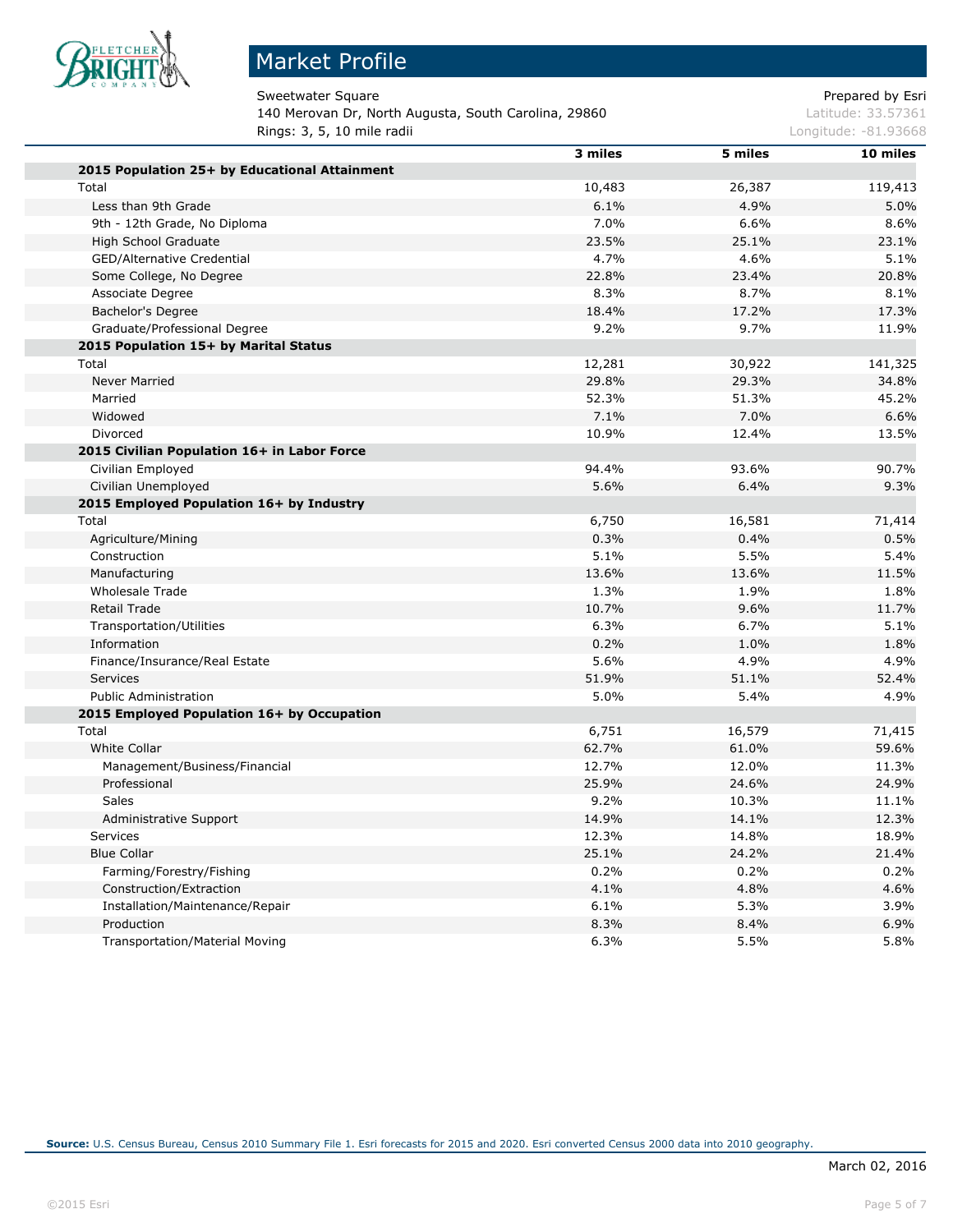

### Market Profile

Sweetwater Square **Prepared by Esri** Prepared by Esri 140 Merovan Dr, North Augusta, South Carolina, 29860 Latitude: 33.57361 **Rings: 3, 5, 10 mile radii Longitude: -81.93668 Longitude: -81.93668** 

|                                               | 3 miles | 5 miles | 10 miles |
|-----------------------------------------------|---------|---------|----------|
| 2010 Households by Type                       |         |         |          |
| Total                                         | 5,583   | 14,576  | 69,025   |
| Households with 1 Person                      | 22.2%   | 23.1%   | 30.5%    |
| Households with 2+ People                     | 77.8%   | 76.9%   | 69.5%    |
| Family Households                             | 74.2%   | 72.9%   | 63.5%    |
| Husband-wife Families                         | 56.3%   | 53.9%   | 42.3%    |
| With Related Children                         | 25.7%   | 23.6%   | 17.4%    |
| Other Family (No Spouse Present)              | 17.9%   | 19.0%   | 21.2%    |
| Other Family with Male Householder            | 4.0%    | 4.4%    | 4.5%     |
| With Related Children                         | 2.3%    | 2.6%    | 2.4%     |
| Other Family with Female Householder          | 13.9%   | 14.6%   | 16.7%    |
| With Related Children                         | 9.0%    | 9.7%    | 11.0%    |
| Nonfamily Households                          | 3.6%    | 4.0%    | 6.1%     |
|                                               |         |         |          |
| All Households with Children                  | 37.3%   | 36.3%   | 31.1%    |
|                                               |         |         |          |
| Multigenerational Households                  | 4.9%    | 4.6%    | 4.1%     |
| Unmarried Partner Households                  | 4.9%    | 5.1%    | 5.9%     |
| Male-female                                   | 4.1%    | 4.4%    | 5.2%     |
| Same-sex                                      | 0.8%    | 0.7%    | 0.7%     |
| 2010 Households by Size                       |         |         |          |
| Total                                         | 5,583   | 14,575  | 69,027   |
| 1 Person Household                            | 22.2%   | 23.1%   | 30.5%    |
| 2 Person Household                            | 34.2%   | 34.6%   | 33.2%    |
| 3 Person Household                            | 18.2%   | 18.3%   | 16.4%    |
| 4 Person Household                            | 15.3%   | 14.2%   | 11.5%    |
| 5 Person Household                            | 6.6%    | 6.5%    | 5.3%     |
| 6 Person Household                            | 2.2%    | 2.1%    | 1.9%     |
| 7 + Person Household                          | 1.3%    | 1.2%    | 1.2%     |
| 2010 Households by Tenure and Mortgage Status |         |         |          |
| Total                                         | 5,583   | 14,576  | 69,026   |
| Owner Occupied                                | 81.6%   | 77.5%   | 62.1%    |
| Owned with a Mortgage/Loan                    | 57.6%   | 53.5%   | 41.0%    |
| Owned Free and Clear                          | 24.0%   | 23.9%   | 21.1%    |
| Renter Occupied                               | 18.4%   | 22.5%   | 37.9%    |

**Data Note:** Households with children include any households with people under age 18, related or not. Multigenerational households are families with 3 or more parent-child relationships. Unmarried partner households are usually classified as nonfamily households unless there is another member of the household related to the householder. Multigenerational and unmarried partner households are reported only to the tract level. Esri estimated block group data, which is used to estimate polygons or non-standard geography.

**Source:** U.S. Census Bureau, Census 2010 Summary File 1. Esri forecasts for 2015 and 2020. Esri converted Census 2000 data into 2010 geography.